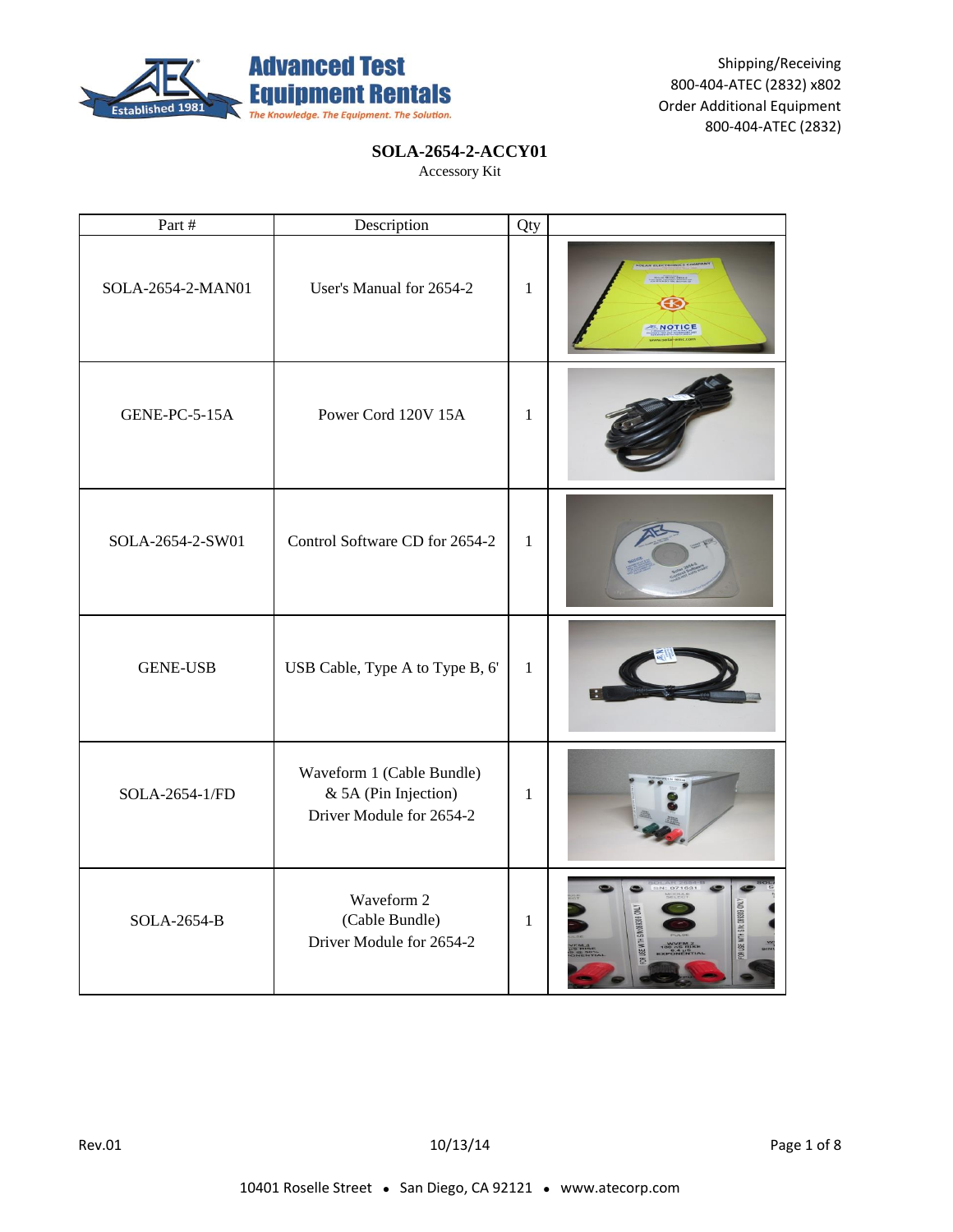

### **SOLA-2654-2-ACCY01**

| Part #             | Description                                                                                | Qty          |                                 |
|--------------------|--------------------------------------------------------------------------------------------|--------------|---------------------------------|
| SOLA-2654-C        | Waveform 3A<br>(Pin Injection & Cable Bundle)<br>Driver Module for 2654-2                  | $\mathbf{1}$ | TH S.N: 06992<br>TH SIN: 068309 |
| SOLA-2654-D        | Waveform 3B<br>(Cable Bundle)<br>Driver Module for 2654-2                                  | $\mathbf{1}$ |                                 |
| SOLA-2654-1/ED     | Waveform 4<br>(Cable Bundle, Pin Injection<br>& Gnd Injection)<br>Driver Module for 2654-2 | 1            |                                 |
| SOLA-2654-R        | Blank Module for 2654-2                                                                    | $\mathbf{1}$ |                                 |
| SOLA-2654-1/AEC    | Waveform 1 (Cable Bundle)<br>External Module for 2654-2                                    | $\mathbf{1}$ |                                 |
| SOLA-2654-1/EEC1/2 | Waveform 4 (Cable Bundle)<br>External Module for 2654-2                                    | $\mathbf{1}$ |                                 |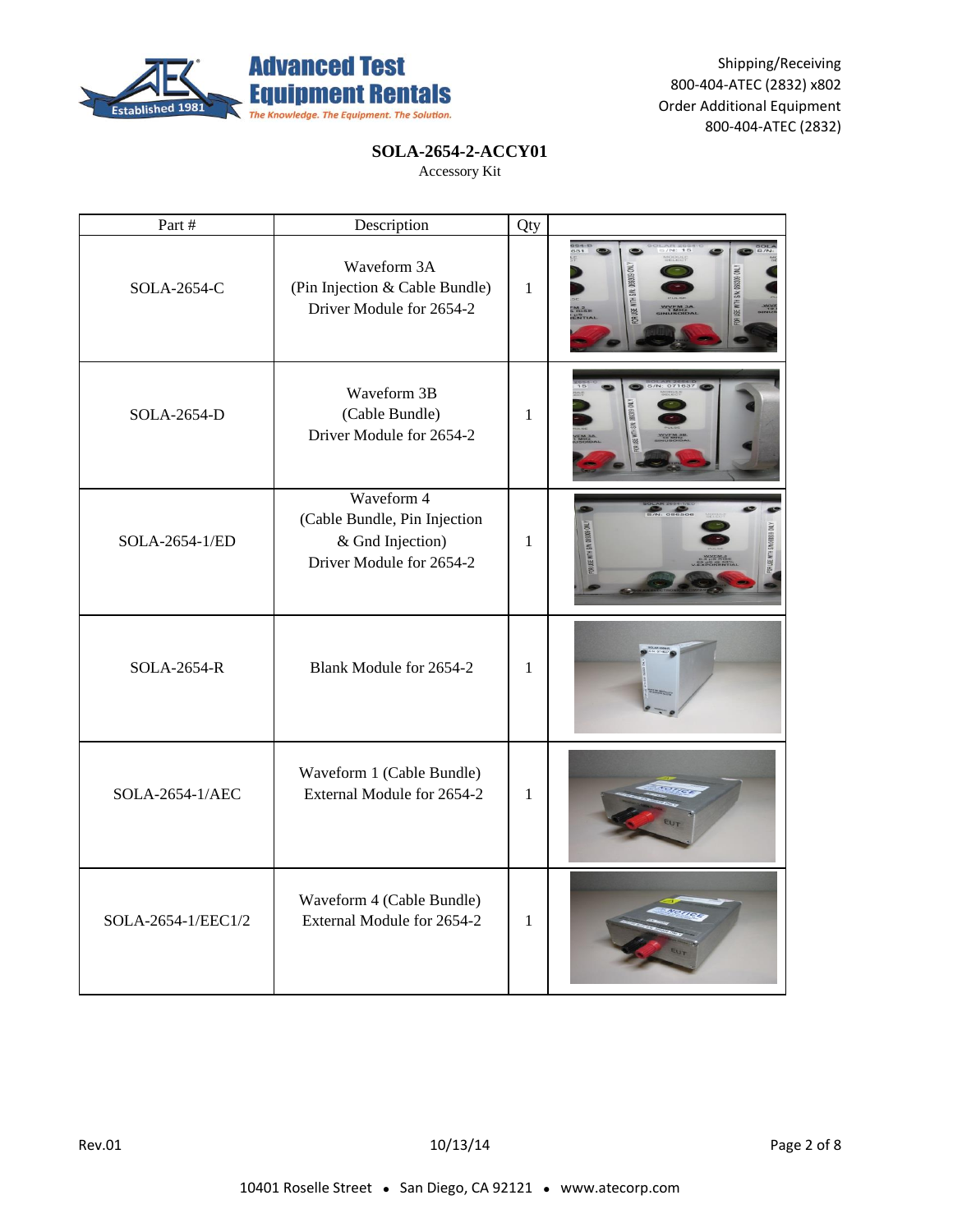

# **SOLA-2654-2-ACCY01**

| Part #           | Description                                                  | Qty          |  |
|------------------|--------------------------------------------------------------|--------------|--|
| SOLA-2654-1/EEC3 | Waveform 4 (Cable Bundle L3)<br>External Module for 2654-2   | $\mathbf{1}$ |  |
| SOLA-2654-1/EEP  | Waveform 4 (Pin Injection)<br>External Module for 2654-2     | $\mathbf{1}$ |  |
| SOLA-2654-1/FEP  | Waveform 5A (Pin Injection)<br>External Module for 2654-2    | $\mathbf{1}$ |  |
| SOLA-2654-1/EEG  | Waveform 4 (Ground Injection)<br>External Module for 2654-2  | $\mathbf{1}$ |  |
| SOLA-2654-1/FDG  | Waveform 5A (Ground Injection)<br>Driver Module for 2654-2   | $\mathbf{1}$ |  |
| SOLA-2654-1/FEG  | Waveform 5A (Ground Injection)<br>External Module for 2654-2 | $\mathbf{1}$ |  |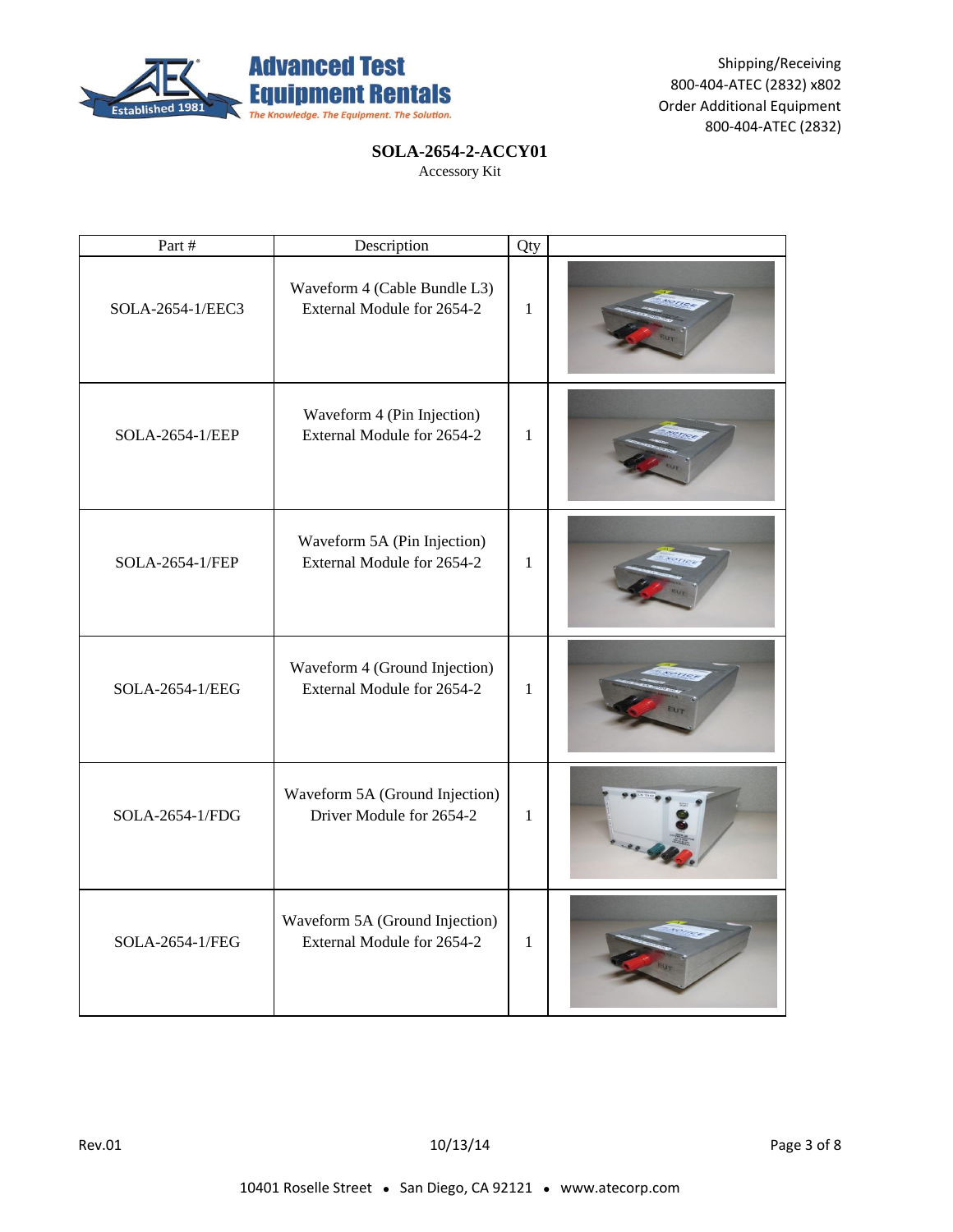

### **SOLA-2654-2-ACCY01**

| Part #         | Description                                                                 | Qty          |                                      |
|----------------|-----------------------------------------------------------------------------|--------------|--------------------------------------|
| SOLA-2115-1    | Conditioning Network for Waveform<br>3B of 2654-2 (BNC in/Out)              | $\mathbf{1}$ | 11 119 11 119 119 119 119 119 119 11 |
| SOLA-2809-1-NR | 0.02 V/A Resistive Current Monitor<br>Loop for 9616 (and 2654-1)            | $\mathbf{1}$ |                                      |
| SOLA-2903-1    | 25ohm Series Resistor for Waveform<br>(Pin Injection) of 2654-2             | $\mathbf{1}$ |                                      |
| SOLA-2904-1    | 25ohm Verification Resistor<br>for Waveform 3A (Pin Injection)<br>of 2654-2 | $\mathbf{1}$ |                                      |
| SOLA-2905-1    | 5ohm Verification Resistor for<br>Waveform 4 (Pin Injection) of 2654-2      | $\mathbf{1}$ |                                      |
| SOLA-2906-1    | 1ohm Verification Resistor for<br>Waveform 5A (Pin Injection)<br>of 2654-2  | $\mathbf{1}$ |                                      |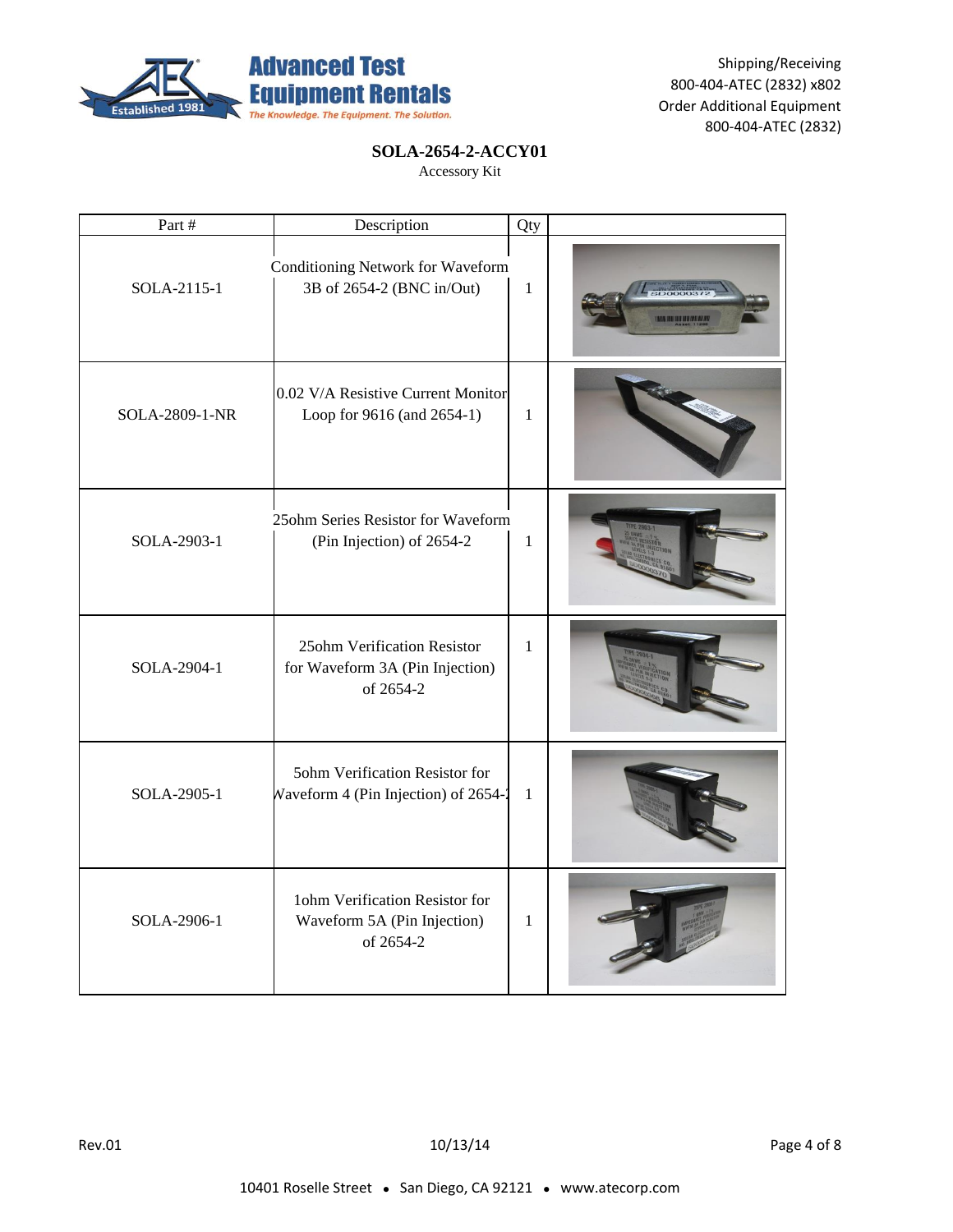

### **SOLA-2654-2-ACCY01**

| Part #          | Description                                                   | Qty            |                  |
|-----------------|---------------------------------------------------------------|----------------|------------------|
| SOLA-9616-2-NR  | DO-160 Waveform 4 Injection Clam                              | $\overline{2}$ |                  |
| SOLA-9719-1N-NR | 10kHz-350MHz<br>Injection Probe 200W max                      | $\mathbf{1}$   |                  |
| SOLA-9127-1-NR  | 1kHz-100MHz<br>Current Injection Probe, 200W Max              | $\mathbf{1}$   |                  |
| SOLA-2816-1     | Probe Header<br>Interface for 9616-1/9616-2                   | $\mathbf{1}$   |                  |
| SOLA-9915-1     | Clamp Interconnect for<br>9916-1/9916-2 (connects 2 together) | $\mathbf{1}$   |                  |
| SOLA-9916-1     | <b>Clamp Windings Jumpers</b><br>9916-1/9916-2                | $\overline{4}$ | <b>TYPE 9916</b> |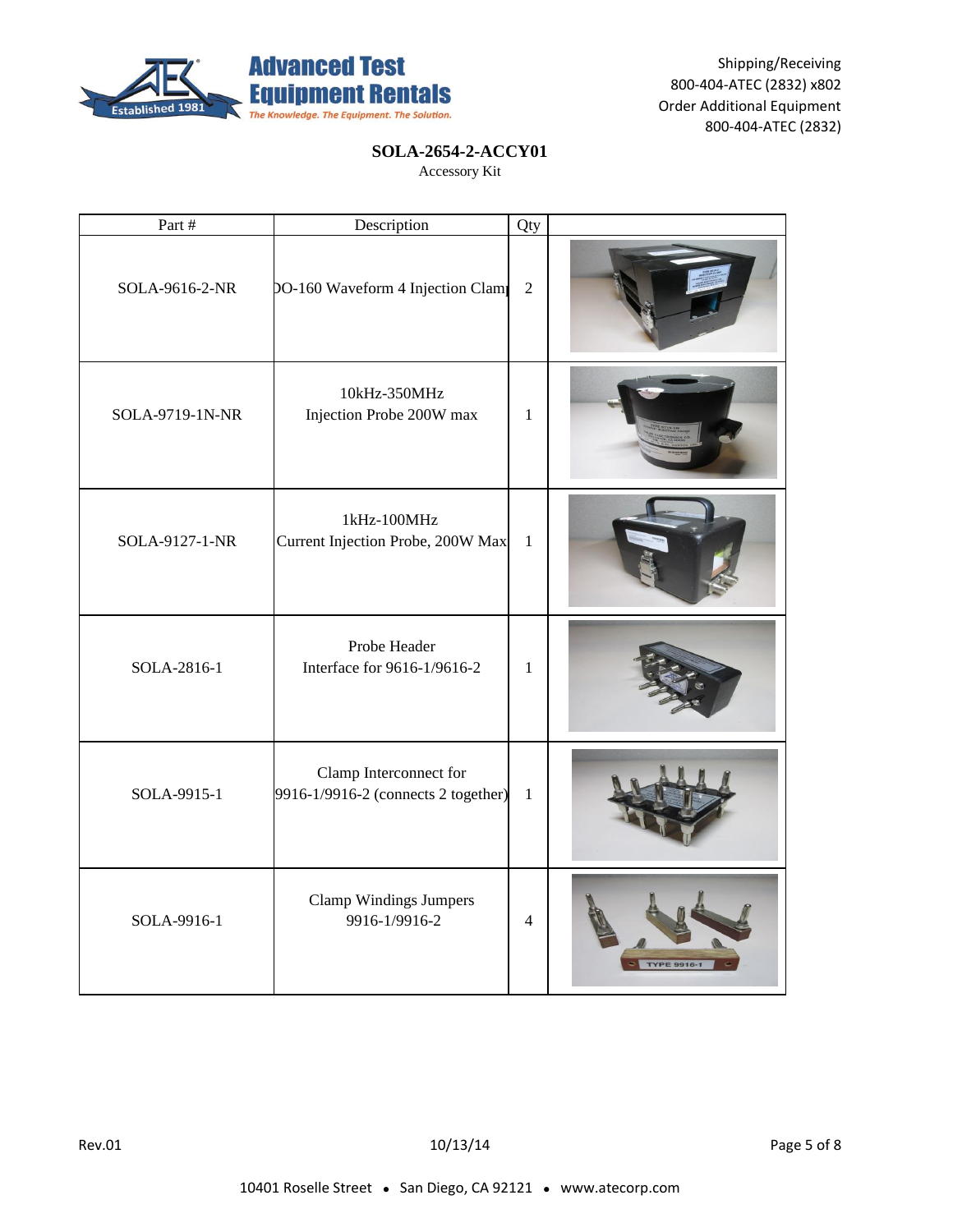

### **SOLA-2654-2-ACCY01**

| Part #         | Description                                          | Qty          |  |
|----------------|------------------------------------------------------|--------------|--|
| SOLA-2806-1M   | 1m RG214/U Dual Banana to<br>Dual Banana Cable       | $\mathbf{1}$ |  |
| SOLA-2806-1BN  | 1m RG214/U Type N(m)<br>to Dual Banana Cable         | $\mathbf{1}$ |  |
| SOLA-2915-1    | Injection Clamp for Waveform<br>2, Level 1 of 2654-2 | $\mathbf{1}$ |  |
| SOLA-2915-2    | Injection Clamp for Waveform 2<br>Level 2 of 2654-2  | $\mathbf{1}$ |  |
| PAST-PE3062-36 | N(m)-N(m) Cable RG214, 36"                           | $\mathbf{1}$ |  |
| PAST-PE9005    | Adapter, BNC(m)-N(f)                                 | $\mathbf{1}$ |  |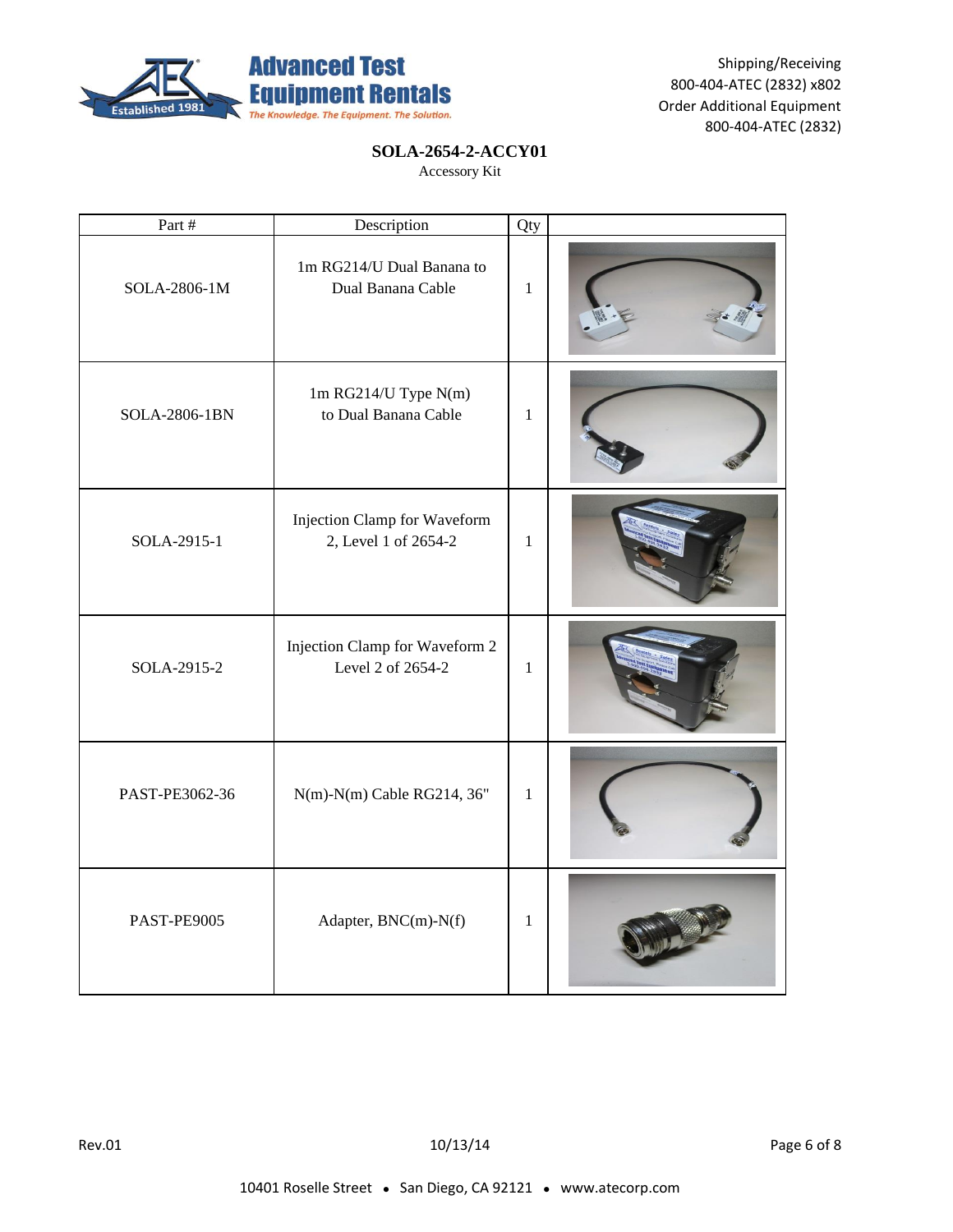

### **SOLA-2654-2-ACCY01**

| Part #             | Description                                                                   | Qty          |  |
|--------------------|-------------------------------------------------------------------------------|--------------|--|
| POMO-1269          | Adapter, Dual Banana(m) to BNC(f)                                             | $1\,$        |  |
| SOLA-2902-1        | Current Sensing Resistor 0.02ohm<br>for Waveform 5A (Gnd Injection)<br>2654-2 | $\mathbf{1}$ |  |
| SOLA-9127-1-MAN01  | Manual for the SOLA 9127-1                                                    | $\mathbf{1}$ |  |
| SOLA-2925-1-MAN01  | Instruction Manual for the<br>SOLA-2925-1 Calibration Fixture                 | $\mathbf{1}$ |  |
| SOLA-9719-1N-MAN01 | Instruction manual                                                            | 1            |  |
| SOLA-2925-1-NR     | 20Hz-100MHz Injection Probe<br>Cal Fixture, Type N(f)                         | $\mathbf{1}$ |  |